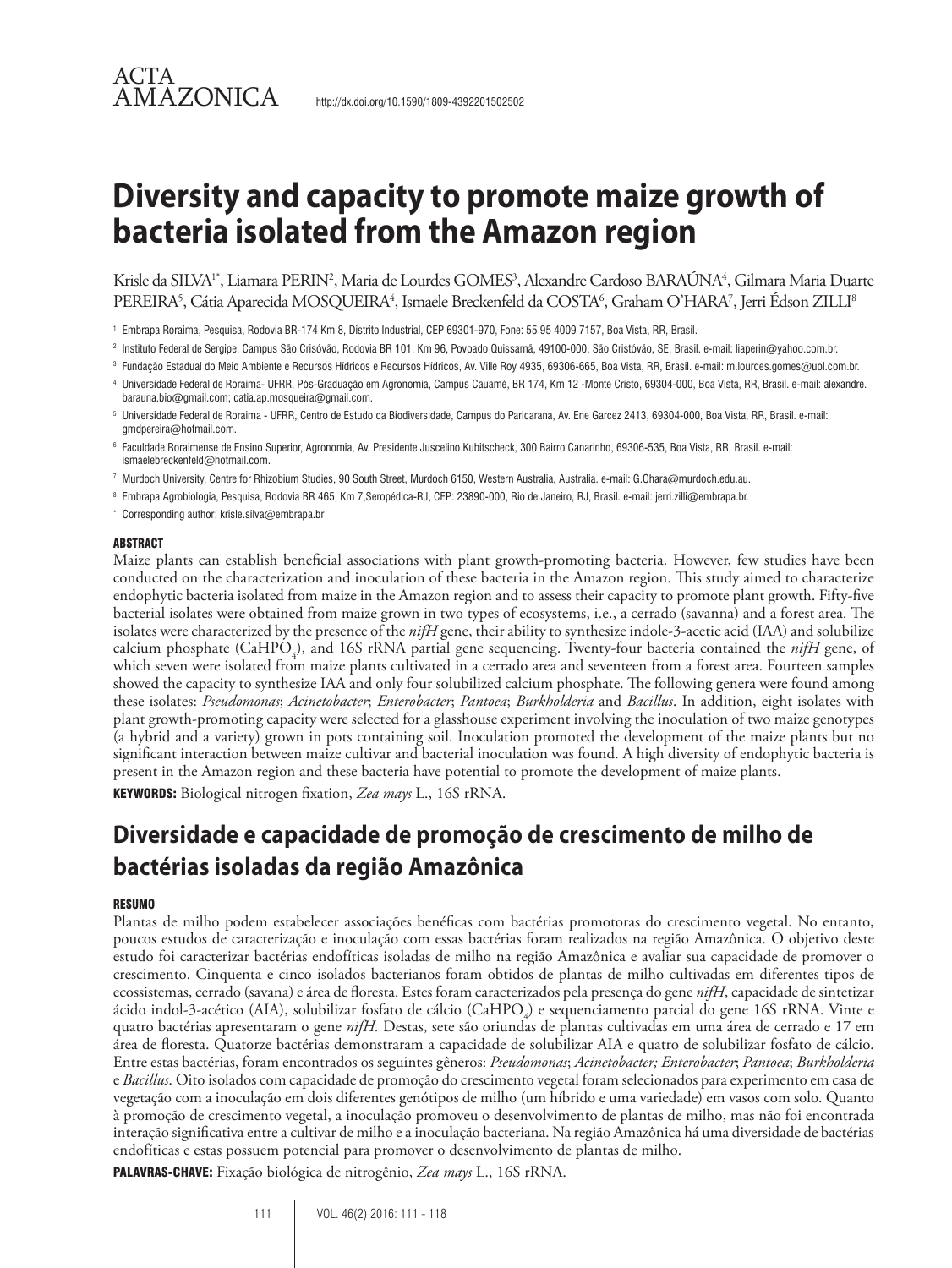## **INTRODUCTION**

Some bacteria that inhabit the rhizosphere and/or colonize plant roots can contribute significantly to plant development. Such bacteria are known as plant growth-promoting bacteria (PGPB) (Kloepper and Schroth 1978). The specific genera that inhabit the rhizosphere and roots that have been shown to promote plant growth include *Arthrobacter, Azoarcus, Azospirillum, Bacillus, Burkholderia, Enterobacter, Gluconacetobacter, Herbaspirillum, Klebsiella, Paenibacillus, Pseudomonas* and *Serratia* (Spaepen *et al*. 2009). The mechanisms by which these bacteria promote plant growth commonly include phosphate solubilization, production of growth regulators and biological nitrogen fixation (Gulati *et al.* 2009; Dobbelaere *et al.* 2003; Döbereiner and Pedrosa 1987). Although many studies have been conducted on these plant growth-promoting microorganisms, broad applications of these microbes in agriculture are still in the early stages of development.

Maize is a staple crop grown worldwide for both human and livestock consumption. The plant has high nutritional requirements, especially nitrogen. Therefore, association of maize with nitrogen-fixing (diazotrophic) bacteria could be an alternative to supply this demand. In fact, evidence has demonstrated responses to inoculation in some situations. According to Okon and Labandera-Gonzales (1994), results from 20 years of research involving inoculation of grasses (including maize) with *Azospirillum* spp. showed a 30% increase in crop yield in 60 to 70% of the experiments. Nevertheless, there is considerable variation in the responses to inoculation because of the effects of both the plant genotype and the bacterial strain used (Garcia de Salomone and Döbereiner 1996; Garcia de Salomone *et al*. 1996).

In Brazil, inoculants containing strains of *Azospirillum* have recently begun be commercially used for inoculation of maize and wheat crops, with increases in grain yield of approximately 30% in some cases (Hungria *et al.* 2010). However, despite the commercial launch of these inoculants, it is recognized that further research is required to characterize and select well-adapted bacteria for use as inoculants. A diverse range of PGPB genera have been isolated from maize plants, including *Azospirillum* (Döbereiner and Pedrosa 1987), *Herbaspirillum* (Baldani *et al.* 1986), *Burkholderia* (Perin *et al.* 2006) and others detected by studies using molecular techniques (Roesch *et al.* 2008).

In a recent study in the state of Roraima (located in a low-latitude Amazon region in northern Brazil), 55 bacterial isolates were obtained from four maize cultivars (two varieties and two hybrids) grown in different types of ecosystems: a cerrado (savanna) and a forest area. The present study aimed to characterize these isolates and evaluate their capacity to promote the growth of maize in a glasshouse.

### **MATERIALS AND METHODS**

The isolates were obtained from two previous experiments conducted in experimental fields of the Embrapa Roraima: a cerrado (savanna) area in Boa Vista municipality (N 02º 15'00'' and W 60º 39'54''), and in a forest area in Cantá municipality (N 02º 39'48'' and W 60º 50' 15''), Roraima State, Brazil. Maize plants (hybrids BRS 1010 and BRS 3003 and varieties BRS 4157 and BR 106) were sampled at the flowering stage. The plants were separated into stems and roots, washed, superficially disinfected in sodium hypochlorite (2%), macerated and streaked onto Dyg's solid culture medium (Rodrigues Neto *et al.* 1986). A total of 537 isolates were obtained. These isolates were tested in the semi-solid culture medium BMGM (Estradade-los-Santos *et al.* 2001) without nitrogen to assess pellicle formation. Diazotrophic bacteria exhibit typical growth in a semi-solid medium without nitrogen, i.e*.*, the formation of a pellicle near the surface of the medium. The pellicle formation is the first indication that they might be diazotrophic and this was used to select the isolates. Of the 537 isolates, 55 presented pellicle formation and were selected for characterization. These isolates were deposited in the Collection of Microorganisms of Embrapa Roraima.

The 55 isolates were grown in Dyg's liquid medium (Rodrigues Neto *et al.* 1986) for 48 h and then DNA was extracted from 1 mL of the cell suspension using the RBC Bioscience kit (cat. YGB300, Taiwan), following the instructions provided. The primers PolF and PolR were used to amplify the *nifH* gene according to the conditions described by Poly *et al.* (2001). The subsequent tests were performed only for the 24 isolates that were positive for *nifH* gene amplification.

Indole-3-acetic acid (IAA) production was determined according to Sarwar and Kremer (1995), with a few modifications. Isolates were grown in Dyg's liquid culture medium (48 h; 30 °C; 150 rpm in the dark) containing tryptophan (100  $\mu$ g mL<sup>-1</sup>), with three replicates. After incubation, the cultures were centrifuged (5 min; 520 g) and 150 µl of each supernatant was treated with 100 µl of Salkowski's reagent (2% w/v of 0.5 M FeCl<sub>3</sub> in 35% v/v of HClO<sub>4</sub>) in a polystyrene plate and incubated in the dark for 30 min at room temperature (27°C) to develop a pink color, which is indicative of IAA production. The diazotrophic *Azospirillum brasilense*  strain (BR11001<sup>T</sup> = SP7), which is known to produce IAA (Radwan *et al.* 2002), was used as a positive control.

Calcium phosphate dibasic (CaHPO<sub>4</sub>) solubilization was assessed using solid GL medium (Sylvester-Bradley *et al.* 1982). Inoculation of the culture medium with bacteria was performed in points over the culture medium with four replicates. The formation of a clear halo around the colonies (in contrast with opaque culture medium) was observed ten days after incubation at 28°C, indicating the capacity to solubilize phosphate.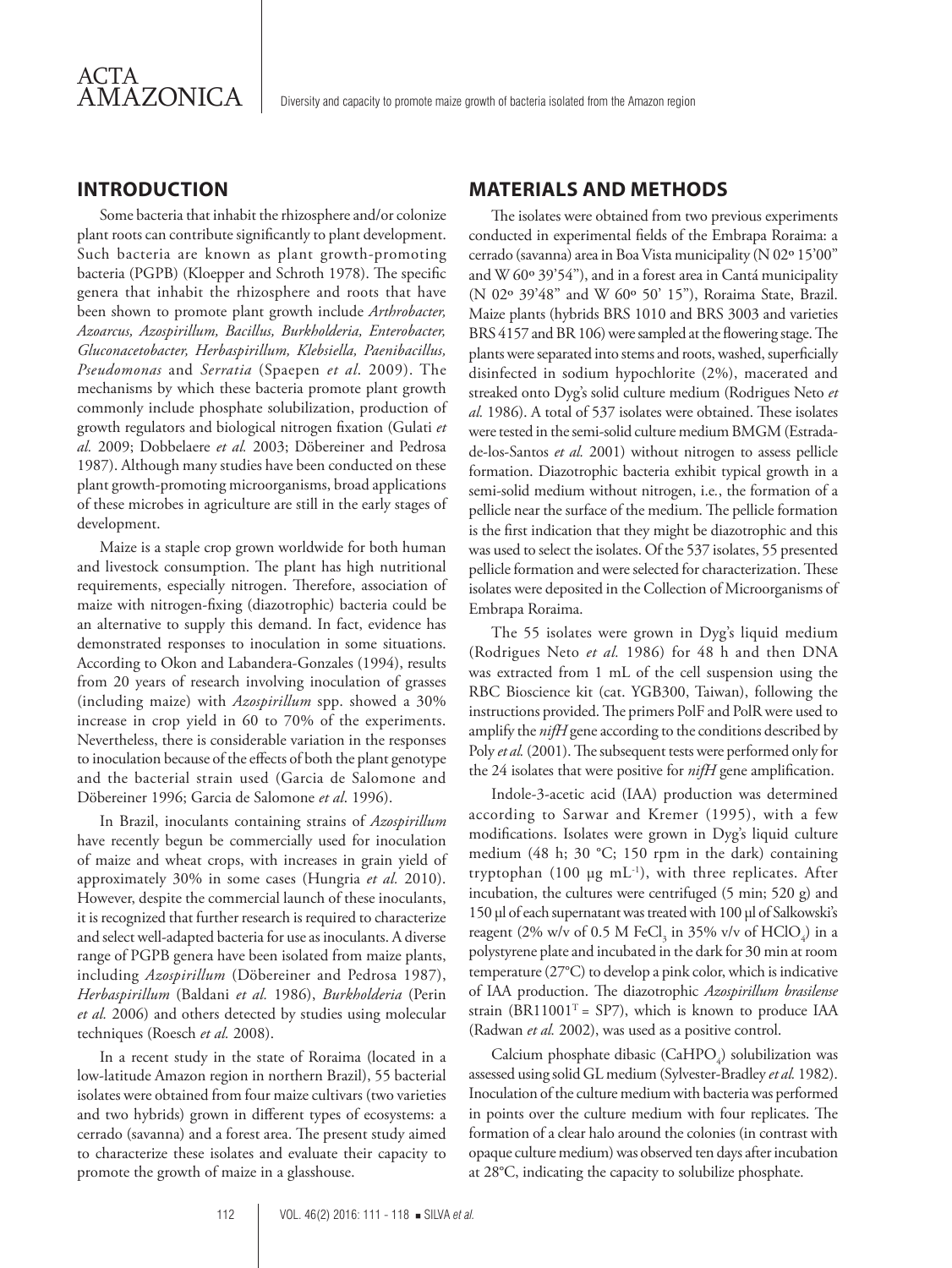Amplification of the 16S rRNA gene was performed for the 24 *nifH-*positive isolates using the Y1 (5' TGG CTCAGAACGAACGCTGGCGGC 3') (Young *et al*. 1991) and B3 primers (5' TACCTTGTTACGACTTCACCCCAGCT 3'). The PCR products were used directly for partial sequencing using the primer Y1. The sequencing was performed using a 3730xl DNA sequencer (Applied Biosystems). Good quality sequences (Phred 20) were compared with the GenBank database (www. ncbi.nlm.nih.gov) using the Basic Local Alignment Search Tool (BLAST). The isolate sequences and type strains were aligned using the ClustalW routine in MEGA 5.01 software (Tamura *et al.* 2007). A phylogenetic tree was constructed using the "neighborjoining" method and Kimura's 2-parameter model (Kimura 1980) in MEGA 5.01, performing 1000 repetitions. The 16S rRNA gene sequences were deposited in the GenBank with accession numbers KC412136-KC412159.

Eight isolates (ERR 543, ERR 544, ERR 547, ERR 549, ERR 553, ERR 555, ERR 559 and ERR 566) were assessed for their ability to promote the growth of maize. These strains were selected based on the presence of plant growth-promotion features (*nifH* gene, IAA and phosphate solubilization) as well as the genotypic diversity of the 16S rRNA gene. The experiment was performed in a glasshouse. Soil (typical oxisol) was collected from a depth of 0-20 cm in an experimental cerrado area and was used for the experiment. Before starting the experiment, soil fertility analysis was performed (Embrapa 2009). The chemical and physical properties were as follows: pH of 6.4 (H<sub>2</sub>O); 1.39 cmol<sub>c</sub> dm<sup>-3</sup> of Ca<sup>2+</sup>; 0.42 cmol<sub>c</sub> dm<sup>-3</sup> of Mg<sup>2+</sup>; 0.06 cmol<sub>c</sub> dm<sup>-3</sup> of K<sup>+</sup>; 0.01 cmol<sub>c</sub> dm<sup>-3</sup> of Al<sup>3+</sup>; 1.91 cmol<sub>c</sub> dm<sup>-3</sup> of H<sup>+</sup>+Al3<sup>+</sup>; 76.50 mg dm<sup>-3</sup> of P (Mehlich-1); 49.4% base saturation; 7.8 g dm<sup>-3</sup> of organic matter; and clay, silt and sand contents of 4, 2 and 94%, respectively.

The pots contained approximately  $1.5 \text{ dm}^3$  of soil and were fertilized with 32 mg of N as urea; 40 mg of  $P_2O_5$  as simple superphosphate; 90 mg of K<sub>2</sub>O as KCl; 1.5 g of CaCl<sub>2</sub>.7H<sub>2</sub>O; 0.7 mg of  $MgSO_4$ .7H<sub>2</sub>O and 5 ml of a micronutrient solution (g l<sup>-1</sup>) containing  $0.8 \text{ H}_{3}\text{BO}_{3}$ ;  $1.8 \text{ CuSO}_{4}$ .5 $\text{H}_{2}\text{O}$ ;  $1.8 \text{ FeCl}_{3}$ .6 $\text{H}_{2}\text{O}$ ;  $1.0 \text{ H}_{2}\text{CO}_{3}$  $CoSO_4$ .7H<sub>2</sub>O; 2.4 MnCl<sub>2</sub>.4H<sub>2</sub>O; 3.2 ZnSO<sub>4</sub>.7H<sub>2</sub>O and 0.02  $\text{Na}_2\text{Mo}_4.2\text{H}_2\text{O}$ . This represents the basic fertilizer applied under field conditions in Roraima state (approximately 50 kg ha<sup>-1</sup> of N, 90 kg ha-1 of P2 O5 and 120 kg ha-1 of K2 O) (Valle *et al*. 2013).

The treatments consisted of inoculation with eight bacterial isolates from the current study, a control without inoculation or nitrogen application; a control without inoculation but with mineral nitrogen added on the  $21^{\text{st}}$  day (32 mg pot<sup>-1</sup> of N as urea, i.e., approximately 50 kg ha $^{-1}$  of N, in addition to N applied at sowing) and a control inoculated with the *Azospirillum brasilense*  strain ( $BRI1001<sup>T</sup> = SP7$ ) without nitrogen application. The isolates were grown in Dyg's liquid medium (48 h; 28 ºC; 150 rpm) and 0.1 mL of cell suspension (approximately  $10^{-9}$  cells mL<sup>-1</sup> evaluated by serial dilution on Dyg's solid medium) was applied to each seed.

The maize genotype variety BR 106 and hybrid BRS 1010 were tested in a 2 (maize cultivars) x 11 (N sources) factorial experiment with four completely randomized replications. Maize seeds were sterilized in 92% ethanol for 30 sec, 5% hydrogen peroxide for 5 min, washed 5 times with sterilized water, and sown (four seeds per pot). After emergence, only two plants were retained in each pot. The plants were harvested 40 days after emergence, prior to flowering when the nitrogen fixation rates are generally at a maximum in plants. Shoots were separated from roots and both parts were dried (65 °C for 5 days). The variables analyzed were shoot dry matter, root dry matter, total biomass dry matter and nitrogen content in the shoot (total-N) (Embrapa 2009). Data were submitted to analysis of variance using SISVAR software (Ferreira 2008) and the averages were contrasted using the Scott-Knott test at a 5 % probability level.

### **RESULTS**

Out of the 55 isolates that produced pellicle formation in the nitrogen-free medium known to favor the growth of diazotrophics, 24 were positive for amplification of the *nifH*  gene (Table 1). Seven of the positive isolates were obtained from maize plants collected in the cerrado and 17 were from the forest area (Table 1).

Among the 24 isolates positive for the *nifH* gene, 15 were also positive for IAA synthesis. Four were obtained from the cerrado area and 11 were obtained from the forest area (Table 1). Regarding the capacity to solubilize calcium phosphate, only 5 of the 24 isolates presented this feature (Table 1), all of which were obtained from maize cultivated in the cerrado area. Furthermore, only two isolates (ERR 543 and ERR 544) had the ability to produce IAA as well as to solubilize calcium phosphate (Table 1).

Partial 16S rRNA gene sequencing of the 24 isolates indicated the presence of the genera *Pseudomonas* (13 isolates), *Burkholderia* (4), *Acinetobacter* (2), *Enterobacter* (2), *Pantoea*  (2), and *Bacillus* (1) (Table 1). Through phylogenetic analysis, it was possible to verify that 13 isolates belonging to the genus *Pseudomonas* were grouped with high similarity with *Pseudomonas nitroreducens* (Figure 1), 2 isolates (ERR 551 and ERR 544) were grouped with *Acinetobacter soli*, 2 were close to *Enterobacter* sp. (ERR 553 and ERR 565), 2 were close to *Pantoea agglomerans* (ERR 564 and ERR 566), 2 were close to *B. gladioli* (ERR 545 and ERR 546), 2 were close to *B. cepacia* (ERR 542 and ERR 543), and 1 of the genus *Bacillus*  (ERR 547) was close to *B. thuringiensis* (Figure 1).

No significant interaction was observed between bacterial inoculation and maize genotype; therefore, only the average of the two cultivars is presented. The shoot and total dry matter of the inoculated and + Control nitrogen treatments were significantly different from those of the control without inoculation (– Control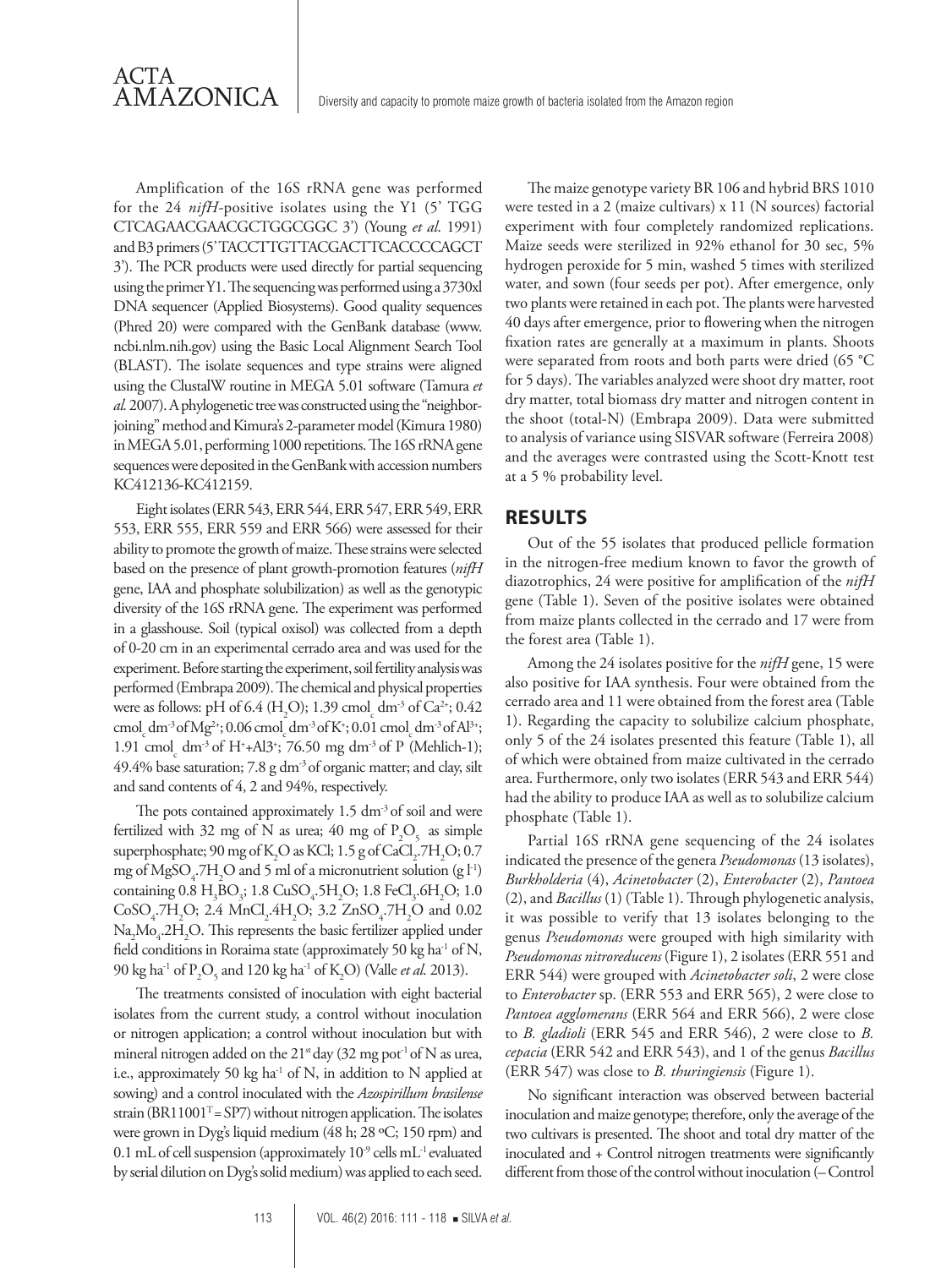ACTA AMAZONICA

**Table 1.** Origin, feature of plant-growth promotion and genotypic characterization of diazotrophic bacteria isolated from maize in the Amazon region, Roraima state, Brazil.

| Isolates       | Origen  | Plant tissue | Maize genotype  | <b>IAA</b>                       | Phosphate<br>solubilization | Taxonomic affiliation of 16S rRNA |
|----------------|---------|--------------|-----------------|----------------------------------|-----------------------------|-----------------------------------|
| <b>ERR 542</b> | Cerrado | Root         | <b>BRS 1010</b> | $\overline{\phantom{a}}$         | $+$                         | Burkholderia sp.                  |
| <b>ERR 543</b> | Cerrado | Root         | <b>BRS 1010</b> | $\boldsymbol{+}$                 | $\qquad \qquad +$           | Burkholderia sp.                  |
| <b>ERR 544</b> | Cerrado | Root         | <b>BRS 1010</b> | $\boldsymbol{+}$                 | $+$                         | Acinetobacter sp.                 |
| <b>ERR 545</b> | Cerrado | Root         | <b>BR 106</b>   |                                  |                             | Burkholderia sp.                  |
| <b>ERR 546</b> | Cerrado | Root         | <b>BR 106</b>   | $\blacksquare$                   | $+$                         | Burkholderia sp.                  |
| <b>ERR 547</b> | Cerrado | Root         | <b>BR 106</b>   | $\overline{\phantom{a}}$         | $\qquad \qquad +$           | Bacillus sp.                      |
| <b>ERR 549</b> | Cerrado | <b>Stem</b>  | <b>BRS 4157</b> | $\boldsymbol{+}$                 | ÷,                          | Pseudomonas sp.                   |
| <b>ERR 550</b> | Forest  | Root         | <b>BRS 3030</b> | $^+$                             |                             | Pseudomonas sp.                   |
| <b>ERR 551</b> | Forest  | Root         | <b>BRS 1010</b> | $\begin{array}{c} + \end{array}$ | ÷,                          | Acinetobacter sp.                 |
| <b>ERR 552</b> | Forest  | Root         | <b>BR 106</b>   |                                  |                             | Pseudomonas sp.                   |
| <b>ERR 553</b> | Forest  | Root         | <b>BR 106</b>   | $\boldsymbol{+}$                 |                             | Enterobacter sp.                  |
| <b>ERR 554</b> | Forest  | Root         | <b>BR 106</b>   | $^+$                             |                             | Pseudomonas sp.                   |
| <b>ERR 555</b> | Forest  | Root         | <b>BRS 4157</b> | $\begin{array}{c} + \end{array}$ |                             | Pseudomonas sp.                   |
| <b>ERR 556</b> | Forest  | Root         | <b>BRS 4157</b> | $\overline{\phantom{a}}$         |                             | Pseudomonas sp.                   |
| <b>ERR 557</b> | Forest  | Root         | <b>BRS 4157</b> | $\overline{\phantom{a}}$         |                             | Pseudomonas sp.                   |
| <b>ERR 558</b> | Forest  | Root         | <b>BRS 4157</b> | -                                |                             | Pseudomonas sp.                   |
| <b>ERR 559</b> | Forest  | Root         | <b>BRS 4157</b> |                                  |                             | Pseudomonas sp.                   |
| <b>ERR 560</b> | Forest  | Root         | <b>BRS 4157</b> | $\overline{\phantom{a}}$         |                             | Pseudomonas sp.                   |
| <b>ERR 561</b> | Forest  | Root         | <b>BRS 4157</b> | $\boldsymbol{+}$                 |                             | Pseudomonas sp.                   |
| <b>ERR 562</b> | Forest  | Root         | <b>BRS 4157</b> | $\overline{\phantom{a}}$         |                             | Pseudomonas sp.                   |
| <b>ERR 563</b> | Forest  | Root         | <b>BRS 4157</b> | $\blacksquare$                   |                             | Pseudomonas sp.                   |
| <b>ERR 564</b> | Forest  | Root         | <b>BRS 4157</b> | $\boldsymbol{+}$                 | $\overline{\phantom{0}}$    | Enterobacter sp.                  |
| <b>ERR 565</b> | Forest  | Root         | <b>BRS 4157</b> |                                  |                             | Enterobacter sp.                  |
| <b>ERR 566</b> | Forest  | Root         | <b>BRS 4157</b> | $^+$                             |                             | Enterobacter sp.                  |

nitrogen), but similar responses were not observed for root dry matter (Table 2). In addition, the shoot and total dry matter of the plants inoculated with the new isolates were lower than in the + Control nitrogen treatment and the inoculation with *Azospirillum brasilense* (Table 2). Except for ERR 544 and ERR 555, all isolates showed a similar performance to that observed in the *A. brasilense* inoculation and + Control nitrogen treatment for total N, and these isolates presented values that were significantly higher than those in the – Control nitrogen treatment (Table 2).

#### **DISCUSSION**

Amplification of the *nifH* gene with the primers PolF and PolR was positive for 24 of the 55 isolates studied. The presence of the *nifH* gene is an indication of bacteria's ability to fix atmospheric nitrogen, although no nitrogenase activity was measured. Seventeen isolates were obtained from maize cultivated in a forest area and 7 from a cerrado area (Table 1). With respect to the plant growthpromotion features analyzed in this work, 17 isolates showed other direct mechanisms in addition to the presence of the *nifH* gene, i.e., IAA production or calcium phosphate solubilization (Table 1). IAA synthesis by microorganisms can stimulate root development, while the capacity to solubilize phosphate can nutrients more available to plants (Dobbelaere *et al.* 2003).

Similar to other studies, there was a high diversity of diazotrophic bacteria isolated from maize (Roesch *et al.* 2008; Montañez *et al.* 2012). Partial 16S rRNA sequencing revealed that the 24 bacterial isolates belonged to six different genera: *Acinetobacter, Bacillus*, *Burkholderia, Enterobacter*, *Pantoea* and *Pseudomonas* (Figure 1). All of these genera had previously been indicated as plant growth-promoting bacteria (Spaepen *et al.* 2009).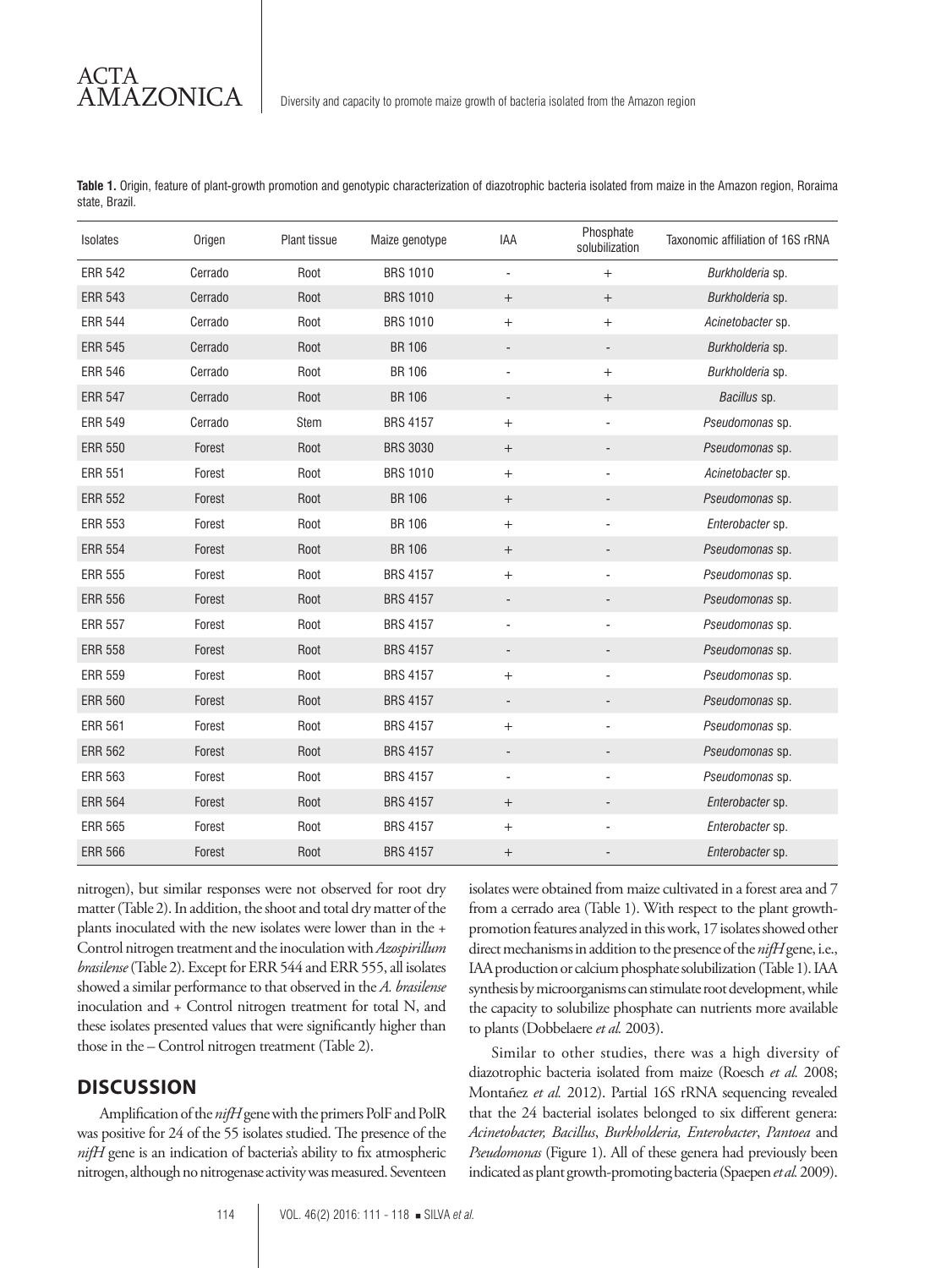

**Figure 1.** Neighbor joining phylogeny based on 16S rRNA gene sequences showing the relationships between diazotrophic maize (shown in bold) and other reference strains. Bootstrap values greater than 50% are indicated at the nodes. Bar: 5 substitution per 100 nucleotide positions.

The isolates ERR 544 and ERR 551 were close to *Acinetobacter soli*, a species obtained from a forest soil (Kim *et al.* 2008) but not a diazotrophic bacterium. However, within the genus *Acinetobacter*, *A. oryzae* has been described as diazotrophic in association with wild rice in China (Chaudhary *et al.* 2011). In this study, we observed *nifH* gene amplification for both isolates (ERR 544 and ERR 551), indicating they may fix nitrogen. Moreover, *Acinetobacter*  species have been found in the rhizosphere and roots and have shown the ability to promote plant growth through phosphate solubilization and/or the synthesis of auxins (Gulati *et al.* 2009). According to our results, both isolates synthesized IAA, but only ERR 544 was able to solubilize phosphate (Table 1).

Four isolates belonged to the family *Enterobacteriaceae* according the 16S rRNA gene sequencing analysis and were close to the genera *Enterobacter* (ERR 553 and ERR 565) and *Pantoea* (ERR 564 and ERR 566) (Figure 1). *Enterobacter* and *Pantoea* are frequently found in the digestive tract of animals, and some of them are able to fix atmospheric nitrogen. They are also found in maize plants and are able to produce IAA (Montañez *et al.* 2012), similar to the isolates in the present study.

There were four isolates belonging to the genus *Burkholderia*, two of which were closely related to the *Burkholderia cepacia* complex (Figure 1), and three were able to solubilize calcium phosphates. *Burkholderia* spp.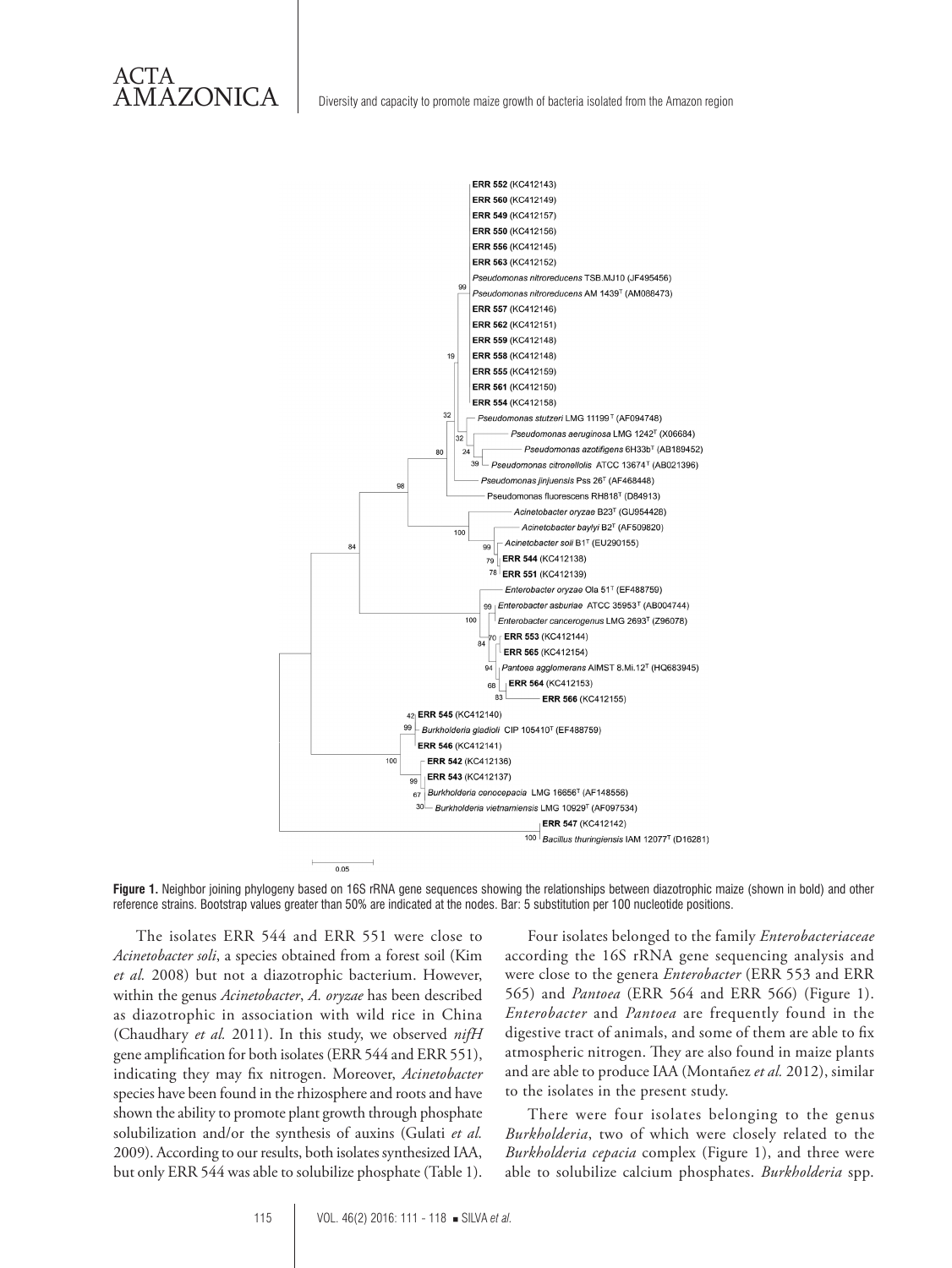|                | Root  | Shoot                      | $Root +$ Shoot    | Total-N            |
|----------------|-------|----------------------------|-------------------|--------------------|
| Treatment      |       | $(mg$ plant <sup>1</sup> ) |                   |                    |
| - N Control    | 2.79a | 3.78c                      | 6.57c             | 26.58 <sub>b</sub> |
| $+$ N Control  | 3.55a | 6.10a                      | 9.65a             | 42.49 a            |
| BR 11001       | 3.56a | 5.63a                      | 9.19a             | 40.88 a            |
| <b>ERR 543</b> | 3.25a | 4.95 <sub>b</sub>          | 8.20 <sub>b</sub> | 37.70 a            |
| <b>ERR 544</b> | 3.23a | 4.78 b                     | 8.00 <sub>b</sub> | 33.34 b            |
| <b>ERR 547</b> | 3.30a | 4.70 <sub>b</sub>          | 7.77 <sub>b</sub> | 35.93 a            |
| <b>ERR 553</b> | 3.33a | 5.04 <sub>b</sub>          | 8.36 <sub>b</sub> | 35.85 a            |
| <b>ERR 566</b> | 3.29a | 5.16 <sub>b</sub>          | 8.44 b            | 38.73 a            |
| <b>ERR 549</b> | 3.38a | 4.85 <sub>b</sub>          | 8.23 <sub>b</sub> | 35.64a             |
| <b>ERR 555</b> | 3.48a | 4.64 <sub>b</sub>          | 8.12 <sub>b</sub> | 32.11 b            |
| <b>ERR 559</b> | 3.14a | 4.97 b                     | 8.10 <sub>b</sub> | 37.11a             |
| $C.V (%)^*$    | 13.9  | 12.7                       | 10.8              | 18.3               |

**Table 2.** Dry matter of root, shoot and total (root+shoot), and shoot total-N in an experiment to evaluate diazotrophic bacterial growth-promotion capacity in maize plants (the data represent the average between cultivar BR 106 and BRS 1010).

Means followed of the same letter in the columns do not differ by the Scott-Knott test (5% probability).\*Coefficient of variation.

are known to promote the growth of grasses. They are able to fix nitrogen in free-living or endophytic form (Estradade-los-Santos *et al.* 2001), solubilize phosphates (Peix *et al.* 2001) and inhibit the growth of phytopathogens (Peix *et al.* 2001; Perin *et al.* 2006).

More than 50% of the isolates studied belonged to the genus *Pseudomonas*, which clearly indicates an abundance of isolates within this genus in association with maize in this Amazonian soil. Seven of them produced IAA but none were able to solubilize calcium phosphate (Table 1). In another study, *Pseudomonas* species were also found to be abundant in the maize rhizosphere, especially in sandy soils (Berge *et al.* 1991), but in a study in the South of Brazil, where the *nifH* gene was directly amplified from rhizospheric soil and maize plant tissue, *Pseudomonas* was one of the rarest genera (Roesch *et al.* 2008). Both areas where the maize was cultivated for the bacterial isolation in this study have sandy soil, but understanding the influence of soil characteristics on *Pseudomonas* populations requires further research.

The 13 *Pseudomonas* isolates were grouped together with *P. nitroreducens* (Figure 1), but because *Pseudomonas* species present high similarity in the 16S rRNA gene sequences (Tayeb *et al.* 2005), other tests are necessary to confirm the taxonomic position of these isolates. *Pseudomonas* is one of the most diverse and ambiguous bacterial genera; it is found in several environments, such as sediments, plants, fungi, soil, water, the rhizosphere, and the phyllosphere of plants, oceans, animals, etc. Many *Pseudomonas* associated with plants promote growth and are able to produce phytohormones (Leveau and Gerards 2008) and solubilize phosphates (Naik *et al.* 2008). At least two species are diazotrophic: *P. azotifigens* and *P. stutzeri* (Hatayama *et al.* 2005), corroborating that the strains used in this study could be able to fix nitrogen.

The results obtained in the glasshouse trial showed that all isolates belonging to the six different genera were able to increase shoot dry matter compared with the control (Table 2). Some of the isolates increased the maize biomass and total-N by more than 30% compared with the control without inoculation (Table 2). Although the tested isolates have more than one mechanism for plant growth promotion, apparently biological nitrogen fixation was the most important because all of the isolates, except ERR 544, which belongs to the genus *Acinetobacter*, and ERR 555, which belongs to the genus *Pseudomonas,* contributed to significant N accumulation in shoots (Table 2).

In a study performed under field conditions in the state of Roraima with the inoculation of *Herbaspirillum seropediacae* in two maize cultivars (the hybrid BRS 1010 and the variety BSR 4157), a significant effect was observed in the grain yield of the hybrid due to inoculation, whereas a similar effect was not observed in the variety (Zilli *et al.* 2007). In this study, in contrast to the experiment conducted by Zilli *et al.* (2007) and other studies (Garcia de Salomone and Döbereiner 1996; Garcia de Salomone *et al.* 1996; Montañez *et al.* 2012), no influence of plant genotype was found in response to inoculation; the bacteria were the main factor promoting maize growth. Nevertheless, for these isolates, other genotypes must be tested to confirm this effect because it is known that the response to inoculation can result from the specificity of the plant-bacteria association, differences in the exudation of roots, and the efficiency of gas diffusion (Ladha *et al.* 1986).

The results of this study indicate a high diversity of Amazonian bacteria that are able to associate themselves with maize plants. These bacteria represent six distinct genera and are able to increase the growth of maize plants.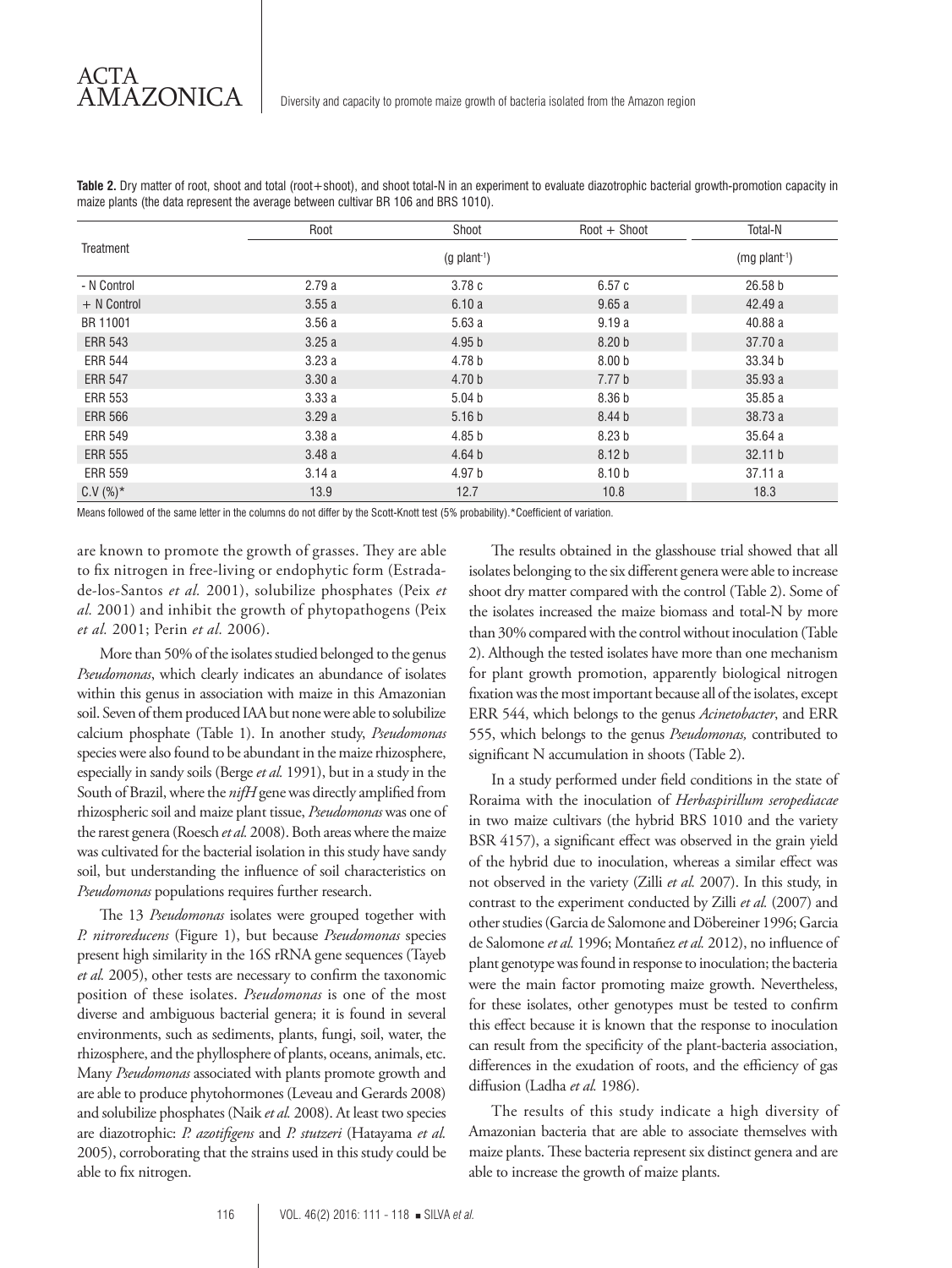

#### **CONCLUSIONS**

There is a high diversity of endophytic bacteria associated with maize plants in the Amazon region. These bacteria presented characteristics of plant growth-promoting rhizobacteria and the following genera were identified: *Pseudomonas*; *Acinetobacter*; *Enterobacter*; *Pantoea*; *Burkholderia* and *Bacillus*. The inoculation improved the growth of maize plants but no significant interaction between maize cultivar and bacterial inoculation was found.

#### **ACKNOWLEDGEMENTS**

We thank CNPq and Embrapa for the financial support in this study.

#### **REFERENCES**

- Baldani, J.I.; Baldani, V.L.D.; Seldin, L.; Döbereiner, J. 1986. Characterization of *Herbaspirillum seropedicae* nov. sp. a root associated nitrogen fixing bacterium. *International Journal of Systematic Bacteriology*, 36: 86-93.
- Berge, O.; Heulin, T.; Balandreau, J. 1991. Diversity of diazotroph populations in the rhizosphere of maize (*Zea mays* L.) growing on different French soils. *Biology and Fertility of Soils*, 11: 210-215.
- Chaudhary, H.J.; Peng, G.; Hu, M.; He, Y.; Yang, L.; Luo, Y.; Tan, Z. 2011. Genetic Diversity of endophytic diazotrophs of the wild rice, *Oryza alta* and identification of the new diazotroph, *Acinetobacter oryzae* sp. nov. *Microbial Ecology*, 63: 813-821.
- Dobbelaere, S.; Vanderleyden, J.; Okon, Y. 2003. Plant growthpromoting effects of diazotrophs in the rhizosphere. *Critical Reviews in Plant Science*, 22: 107-149.
- Döbereiner, J.; Pedrosa, F.O. 1987. *Nitrogen-fixing bacteria in nonleguminous crop plants*. Science Tech, Madison, USA, 155p.
- Embrapa. 2009. *Manual de análises químicas de solos, plantas e fertilizantes***.** Brasília: Embrapa Informação Tecnológica, 627p.
- Estrada-de-los-Santos, P.; Bustilios-Cristales, R.; Caballero-Mellado, J. 2001. *Burkholderia*, a genus rich in plant-associated nitrogen fixers with wide environmental and geographic distribution. *Applied and Environmental Microbiology*, 67: 2790-2798.
- Ferreira, D.F. 2008. SISVAR: a program for statistical analysis and teaching. *Revista Symposium***,** 6: 36–41.
- Garcia de Salomone, I.E.; Döbereiner, J. 1996. Maize genotype effects on the response to *Azospirillum* inoculation. *Biology and Fertility of Soils*, 21: 193-196.
- Garcia de Salomone, I.E.; Döbereiner, J.; Urquiaga, S.; Boddey, R.M. 1996. Biological nitrogen fixation in *Azospirillum* strainmaize genotype associations as evaluated by 15N isotope dilution technique. *Biology and Fertility of Soils***,** 23: 249-256.
- Gulati, A.; Vyas, P.; Rahi, P.; Kasana, R.C. 2009. Plant growthpromoting and rhizosphere-competent *Acinetobacter rhizosphaerae* strain BIHB 723 from the cold deserts of the Himalayas. *Current Microbiology*, 58: 371-377.
- Hatayama, K.; Kawai, S.; Shoun, H.; Ueda, Y.; Nakamura, A. 2005. *Pseudomonas azotifigens* sp. nov., a novel nitrogen-fixing

bacterium isolated from a compost pile. *International Journal of Systematic and Evolutionary Microbiology*, 55: 1539-1544.

- Hungria, M.; Campo, R.J.; Souza, E.M.; Pedrosa, F.O. 2010. Inoculation with selected strains of *Azospirillum brasilense* and *A. lipoferum* improves yields of maize and wheat in Brazil. *Plant and Soil*, 331: 413-425.
- Kim, D.; Baik, K.S.; Kim, M.S.; Park, S.C.; Kim, S.S.; Rhee, M.S.; Kwak, Y.S.; Seong, C.N. 2008. *Acinetobacter soli* sp. nov., isolated from forest soil. *Journal of Microbiology***,** 46: 396-401.
- Kimura, M. 1980. A simple method for estimating evolutionary rates of base substitutions through comparative studies of nucleotide sequences. *Journal of Molecular Evolution*, 16: 111-120.
- Kloepper, J.W.; Schroth, M.N. 1978. Plant growth-promoting rhizobacteria on radishes. In: International Conference on Plant Pathogenic Bacteria, *4, 1978,* Angers. *Proceedings.* Angers: Station de Pathologie Vegetale et Phytobacteriologie, p.879-882.
- Ladha, J.K.; Triol, A.G.; Daroy, M.L.G.; Caldo, G.; Ventura,W.; Watanabe, I. 1986. Plant associated  $N_2$ -fixation (C<sub>2</sub>H<sub>2</sub> reduction) by five rice varieties and relationship with plant growth characters as affected by straw incorporation. *Soil Science and Plant Nutrition*, 32: 91-106.
- Leveau, J.H.; Gerards, S. 2008. Discovery of a bacterial gene cluster for catabolism of the plant hormone indole 3-acetic acid. *FEMS Microbiology Ecology*, 65: 238-250.
- Montañez, A.; Blanco, A.R.; Barlocco, C.; Beracochea, M.; Sicardi, M. 2012. Characterization of cultivable putative endophytic plant growth promoting bacteria associated with maize cultivars (*Zea mays* L.) and their inoculation effects in vitro. *Applied Soil Ecology*, 58: 21-28.
- Naik, P.R.; Raman, G.; Narayanan, K.B.; Sakthivel, N. 2008. Assessment of genetic and functional diversity of phosphate solubilizing fluorescent pseudomonads isolated from rhizospheric soil. *BMC Microbiology*, 8: 230.
- Okon, Y.; Labandera-Gonzales, C.A. 1994. Agronomic applications of *Azospirillum*: an evaluation of 20 years worldwide field inoculation. *Soil Biology and Biochemistry*, 26: 1591-1601.
- Peix, A.; Mateos, P.F.; Rodriguez-Barrueco, C.; Martinez-Molina, E.; Velazquez, E. 2001. Growth promotion of common bean (*Pasheolus vulgaris* L.) by a strain of *Burkholderia cepacia* under growth chamber conditions. *Soil Biology and Biochemistry*, 33: 1927-1935, 2001.
- Perin, L.; Martínez-Aguilar, L.; Paredes-Valdez, G.; Baldani, J.I.; Estrada-de-los-Santos, P.; Reis, V.M.; Caballero-Mellado, J. 2006. *Burkholderia silvatlantica* sp. nov., a diazotrophic bacterium associated with sugar cane and maize. *International Journal of Systematic and Evolutionary Microbiology*, 56: 1931- 1937.
- Poly, F.; Monrozier, L.J.; Bally, R. 2001. Improvement in the RFLP procedure for studying the diversity of *nif*H genes in communities of nitrogen fixers in soil. *Research in Microbiology*, 152: 95-103.
- Radwan, T.; Mohamed, Z.K; Reis, V.M. 2002. Production of indole-3-acetic acid by different strains of *Azospirillum* and *Herbaspirillum* spp. *Symbiosis***,** 32: 39–53.